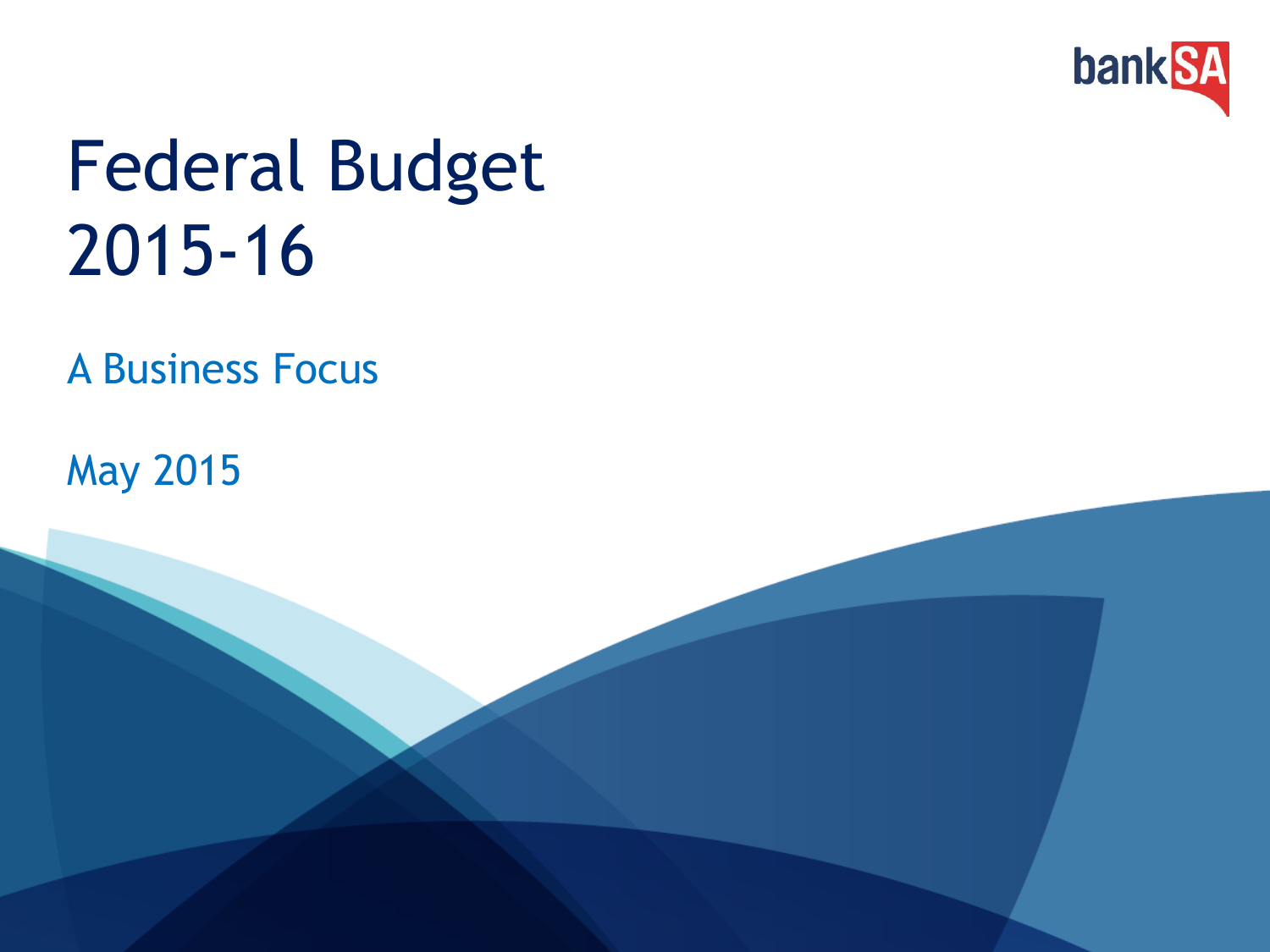## **Outline**



- The Federal Government released its Budget for 2015-16 on May 12.
- The deficits in 2015-16 and in following years were revised higher.
- Some of last year's unpopular measures have been abandoned.
- Weak profit and wage growth are weighing on revenues.
- Surplus is not expected till after 2020.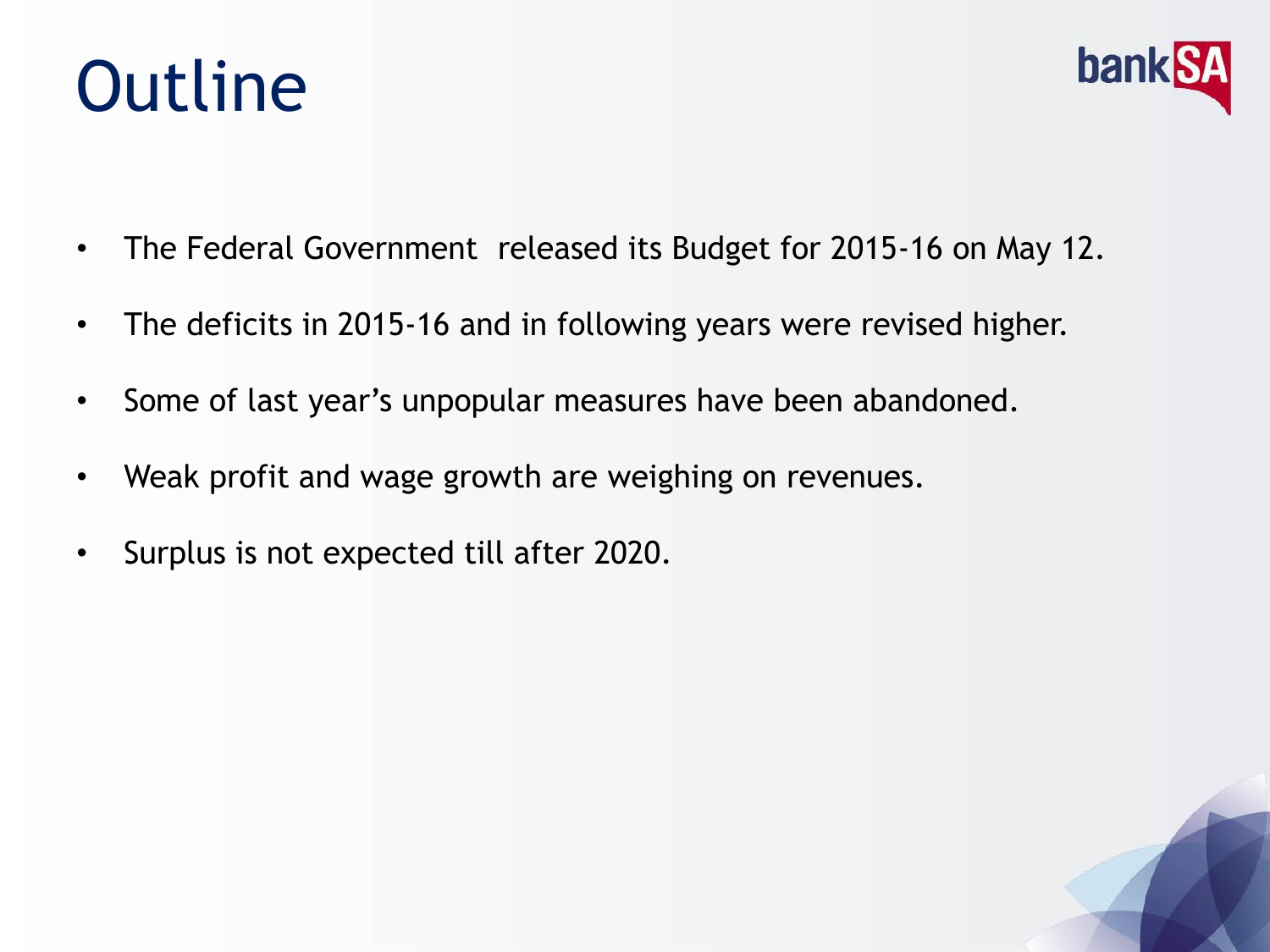# The Budget Bottom Line





- The Government is expecting a deficit of \$35.1bn in 2015-16 after a deficit of \$41.1bn in 2014-15.
- It is not a "slash and burn" budget, nor is it a "big spending" budget.
- This means that the direct contractionary impact on the economy will be modest. There should be some positive indirect impact via a lift in consumer sentiment.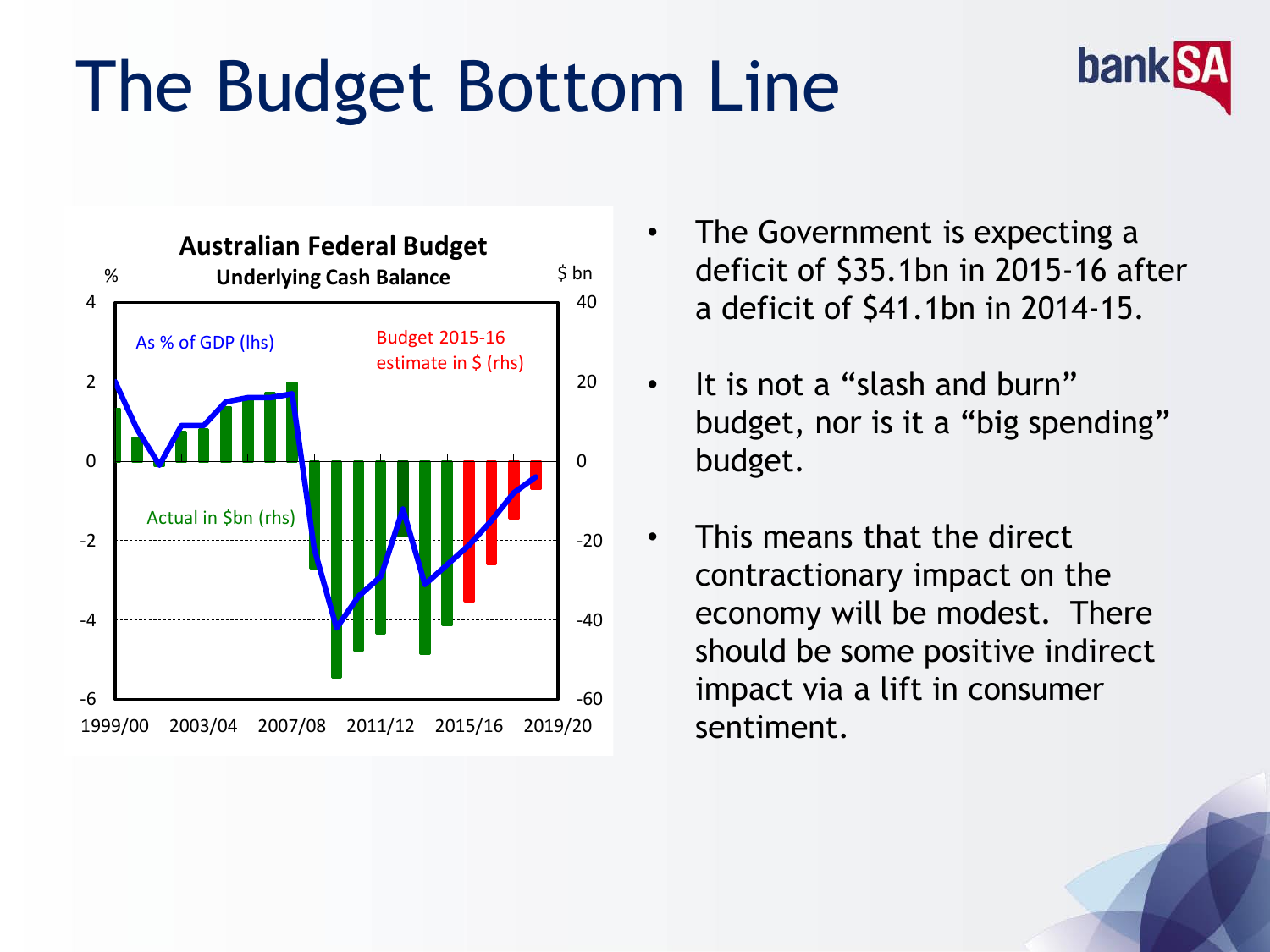## Key Policies Affecting Businesses



#### Small Businesses

- The company tax rate will be cut from 30.0% to 28.5% for small businesses.
- Accelerated depreciation write off for assets costing under \$20k.
- Other measures to support small business.

#### Childcare

• A new Child Care Subsidy of up to 85% for family incomes of \$60k or less, and an annual cap of \$10k on family incomes of \$185,710 or more.

#### Infrastructure

• Up to \$5bn for Northern Australia Infrastructure Facility to provide concessional loans.

#### **Education**

• \$843mn for 2016 and 2017 for preschool programmes.

#### Foreign Investment

• New application fees on all real estate, business and agricultural foreign investment proposals from 1 December 2015.

#### Research & Development

- A cap of \$100mn for R&D expenditure claimable on the concessional rate.
- Proceeding with a 1.5% reduction to the R&D tax offset to 43.5% for refundable tax offset and 38.5% for the non-refundable tax offset.

#### Healthcare.

- \$1.6bn for new and amended listings on the Pharmaceutical Benefits Scheme (PBS).
- \$962.8mn to be cut over five years across a range of health programmes.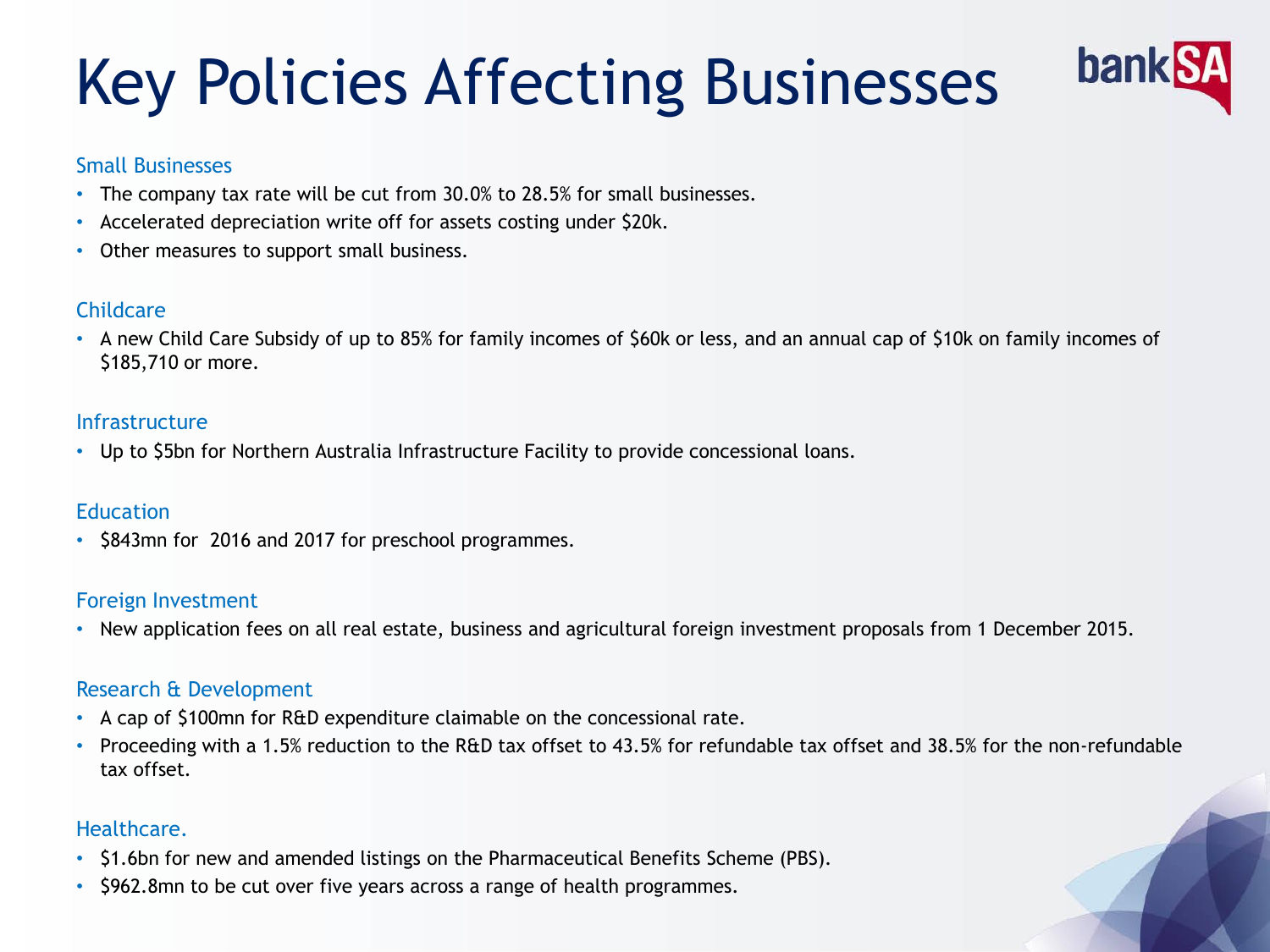### Small Businesses – The Big Winners



- One of the headline acts was to reduce the company tax rate from 30% to 28.5% for small businesses with annual turnover below \$2 million from 2015-16.
- Unincorporated small businesses will receive a 5% discount on income tax payable on business income received, up to a total benefit of \$1,000 per year.
- Small businesses will receive an immediate tax deduction for assets costing less than \$20,000, up from \$1,000. The deduction is effective on assets acquired and installed ready for use now, until 30 June 2017.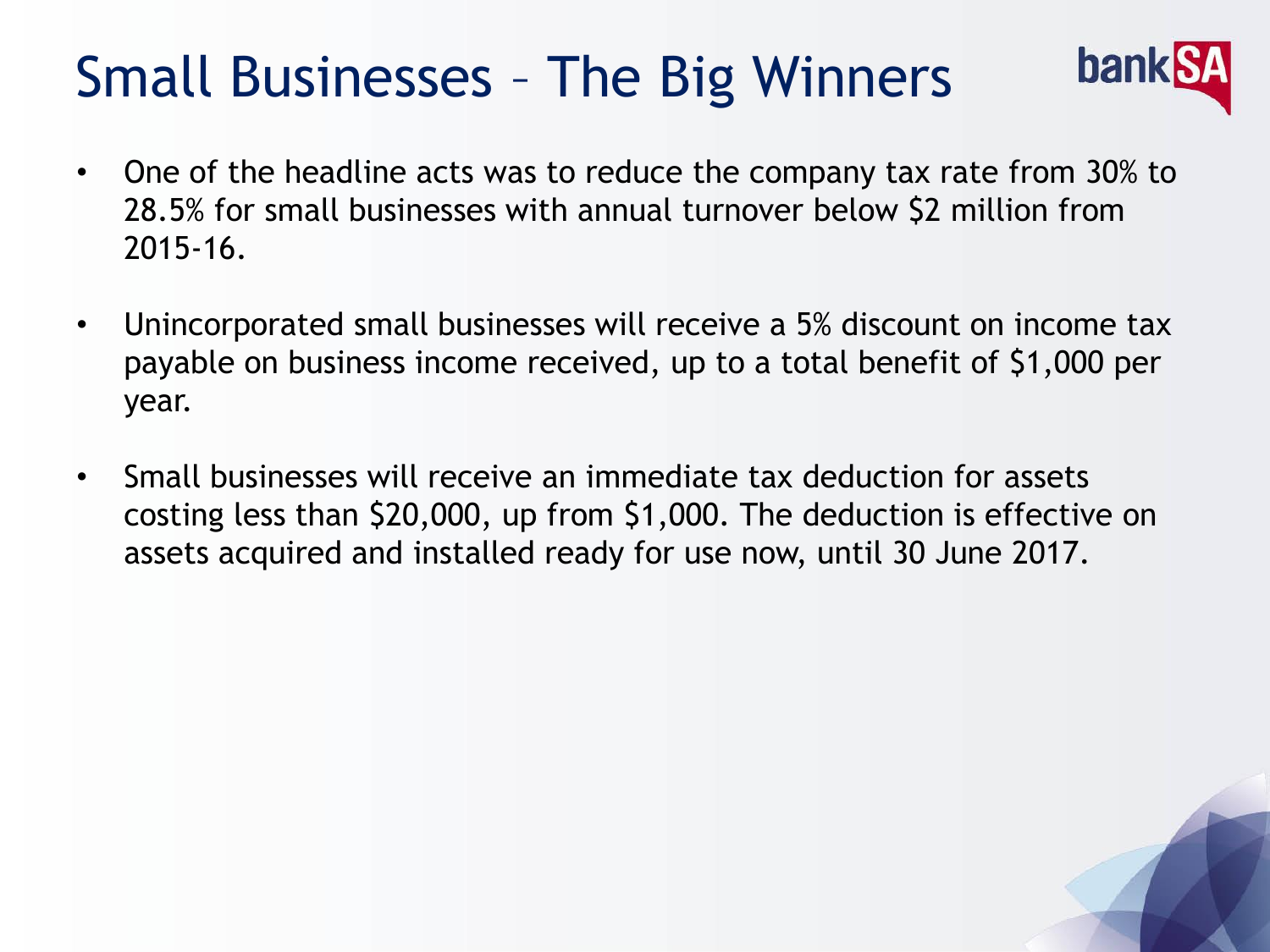#### **bankS** Small Businesses – Other Measures

- Allowing small businesses to immediately deduct professional services expenses associated with starting a new business such as professional, legal and accounting services. Previously, these were deducted over a five-year period.
- Allow small businesses (under \$2mn turnover) to change their legal structure without attracting a capital gains tax liability from 2016-17.
- Allow a fringe benefits tax exemption for small businesses (under \$2mn turnover) for more than one work-related electronic device from 1 April 2016.
- \$7.8mn over four years for ASIC to implement regulatory framework to facilitate the use of crowd-source equity funding.
- \$32.4mn over five years from 2014-15 for various government departments to streamline business registration.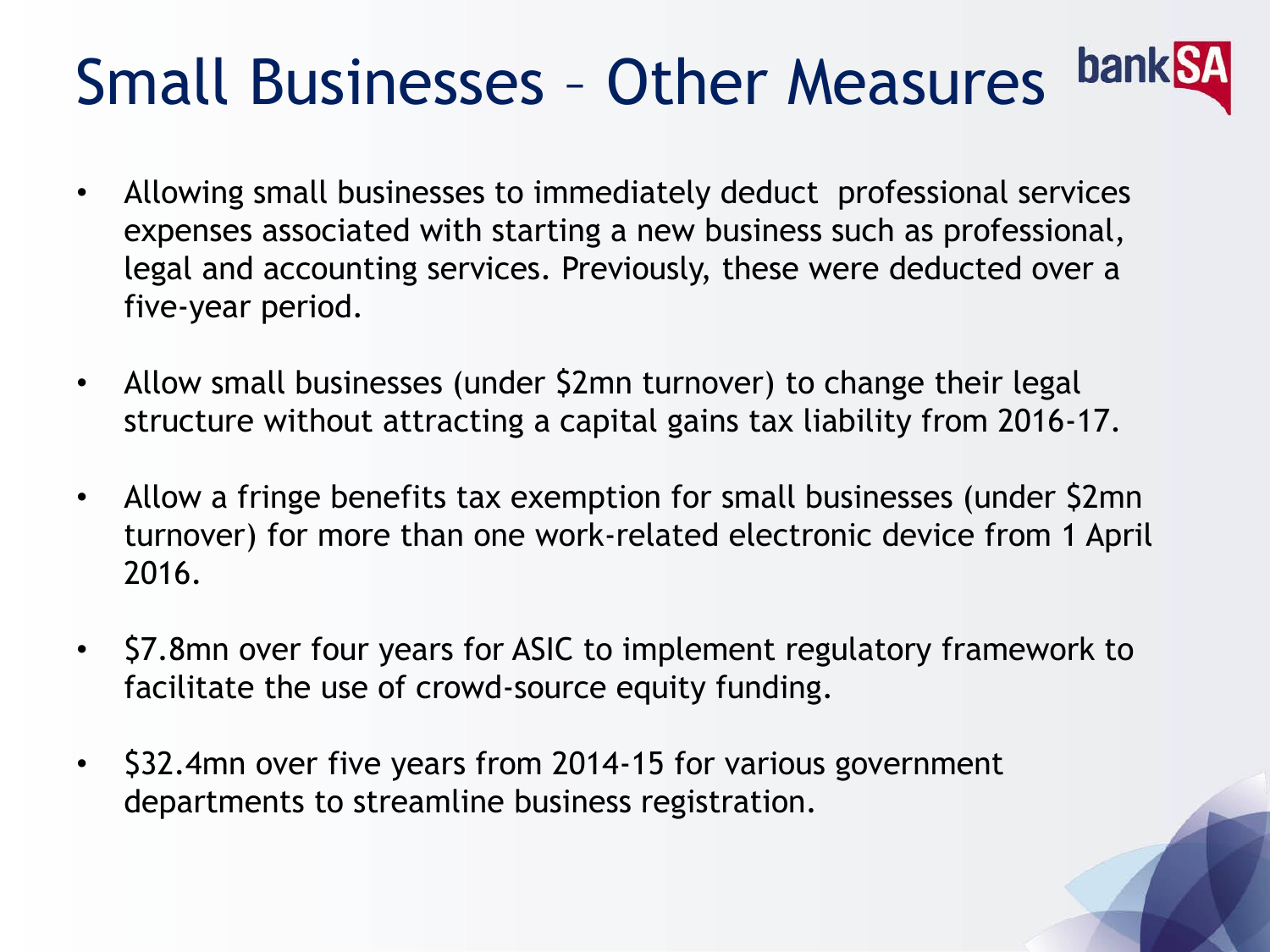# What is a "Small Business"?



• Most benefits are for businesses with under \$2 million annual turnover.

bank

- Nearly 2 million businesses would qualify under this criteria, but less than half are likely to benefit from the government's key measures (ie. have lodged a tax return).
- The measure to accelerate depreciation could bring forward some investment spending.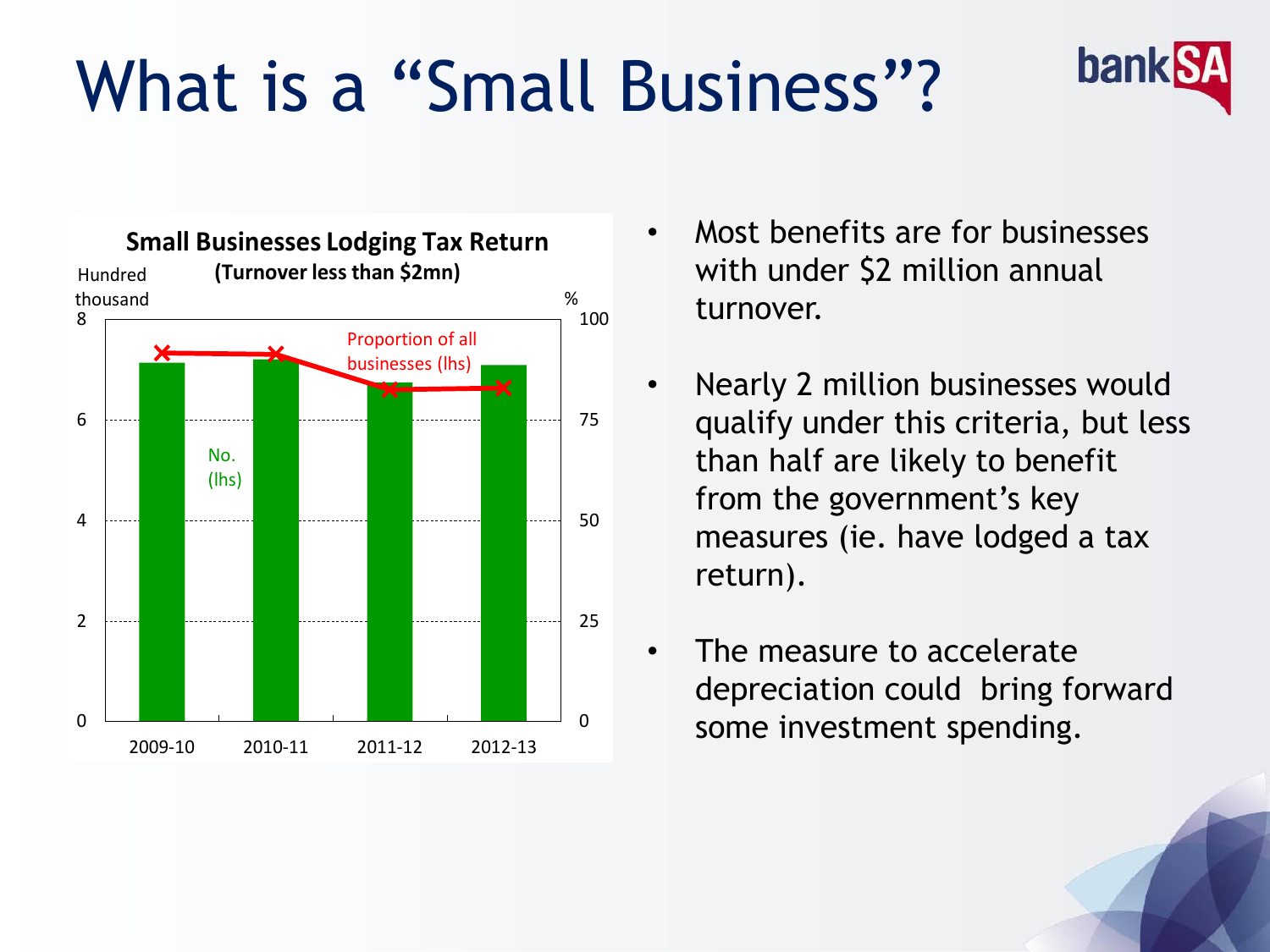## Industry Winners



- **Security and Defence**  Additional \$1.2bn (on top of existing \$1bn) for programmes including counter terrorism, border protection, intelligence collection. Pay rise for defence workers.
- **Pharmaceuticals**  new PBS listings (but higher prices for some drugs).
- **Agriculture** \$271.8mn over four years from 1 July 2015 to assist farmers in drought-affected areas. Includes funding for concessional loans, social and mental health services and infrastructure. There will also be improved roads in Northern Australia.
- **Child Care/Early Childhood Education**  Child Care subsidy, preschool programmes funding, Nanny Trial.
- **Telecommunications** \$131mn to upgrade systems to implement the Government's metadata retention policy.
- **Conservation** extra \$100m in funding for the Great Barrier Reef .
- **Nuclear Science**  \$20.5mn in 2016-17 to the Australian Nuclear Science and Technology Organisation for the Australian Synchrotron.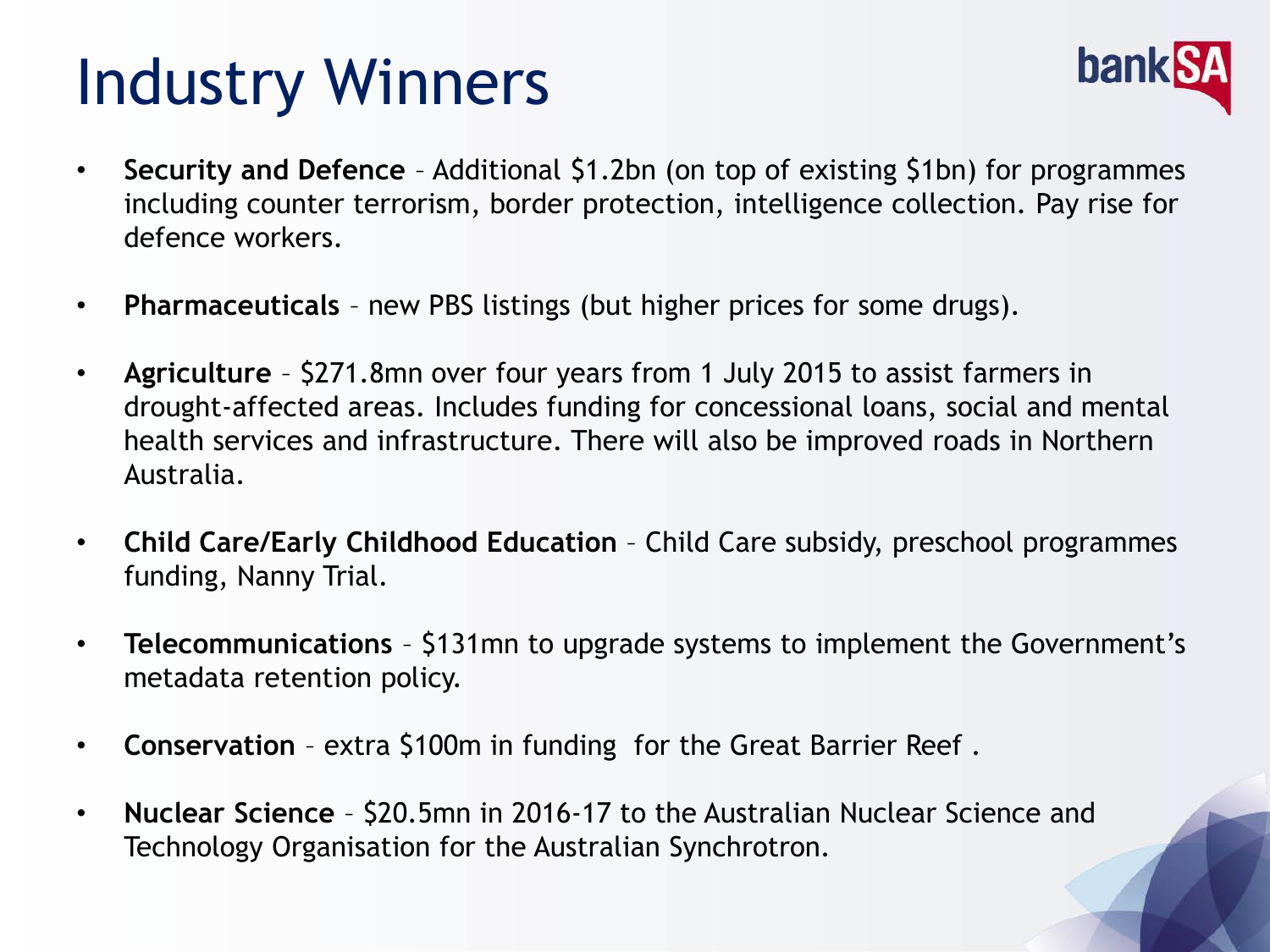## Those Losing Out



- **Online Goods and Service providers**  GST will now be applied to digital products and services imported by consumers from 1 July 2017.
- **Multinationals** "Google" Tax on 30 companies shifting profits to offshore subsidiaries.
- **Mid-sized Businesses** Will no longer receive the reduction in company tax to 28.5%.
- **Resources** Fly In Fly Out (FIFO) workers to lose beneficial zone tax offset.
- **Engineering Construction**  Aside from funding for Northern Australia, overall spending on new infrastructure was lacking. However, the Asset Recycling Initiative agreements with the States still stand.
- **Health Care/Not-For-Profit** current fringe benefit tax (FBT) exemptions will be capped at \$5,000.
- **Health**  \$962.8mn to be cut over five years across a range of health programmes.
- **Research & Development**  A cap of \$100mn on eligible R&D which can be claimed at a concessional tax rate. Further, the government is proceeding with a reduction in the rate of R&D tax offset by 1.5 percentage points to 43.5% for the refundable tax offset and 38.5% for the non-refundable tax offset.
- **Innovation** Reduced funding of \$31.7mn over three years for Commercialisation Australia, Enterprise Connect & Industry Innovation Precincts.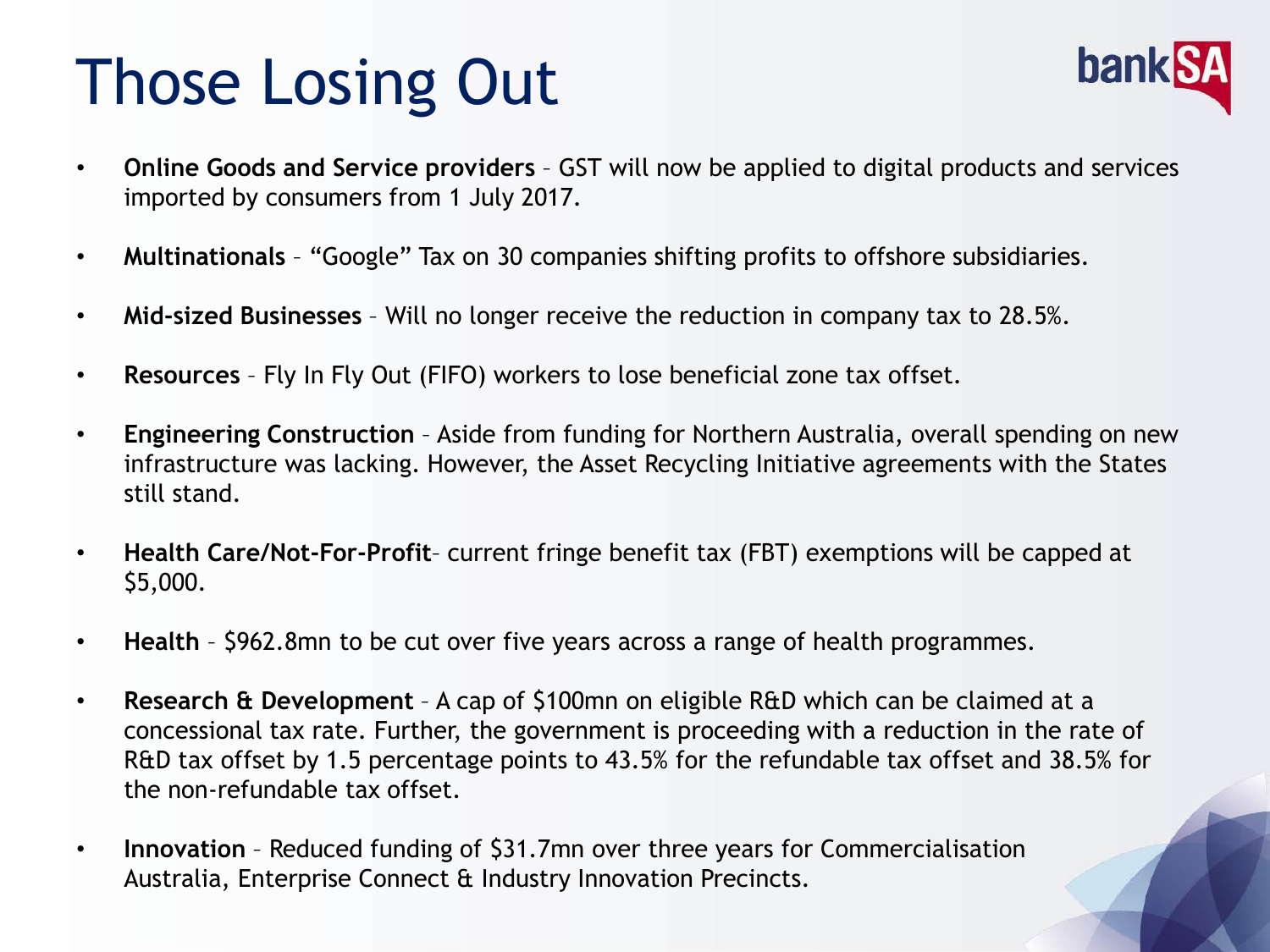### Other Measures



- **Pension changes -** Some will lose the part-pension, but poorer retirees receive an average pension increase of \$30 per fortnight,
- **Parents on Employer -** Paid Parental Leave no 'double dipping'.
- **Working Holiday Makers –** face higher tax rate (non longer access tax-free threshold, treated as non-residents for tax purposes).
- **Graduates Living Overseas –** will have to make HELP repayments.
- **Older Job Seekers –** Employers are now able to access \$10k subsidy over 12 months rather than 24 months. Payments can be made progressively.
- **Measures with the aim to boost workplace productivity -** Stronger penalties for job seekers who fail to comply with requirements, consolidating wage subsidy plans, and a National Work Experience program.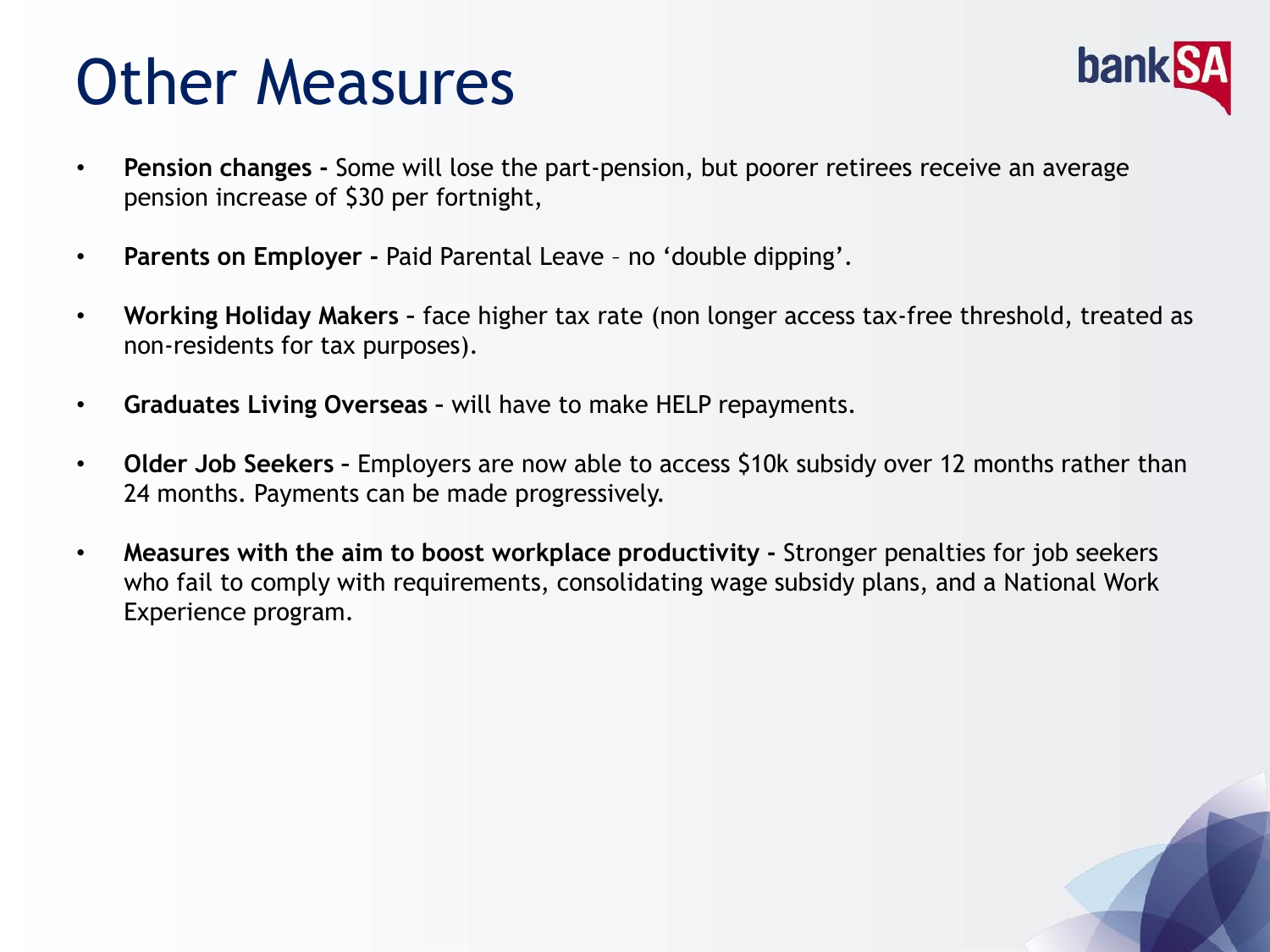## Fiscal Drag has been reduced



banl

- The tightening impact has been pared back since the 2014-15 Budget.
- But the direct impact of fiscal policy is still contractionary.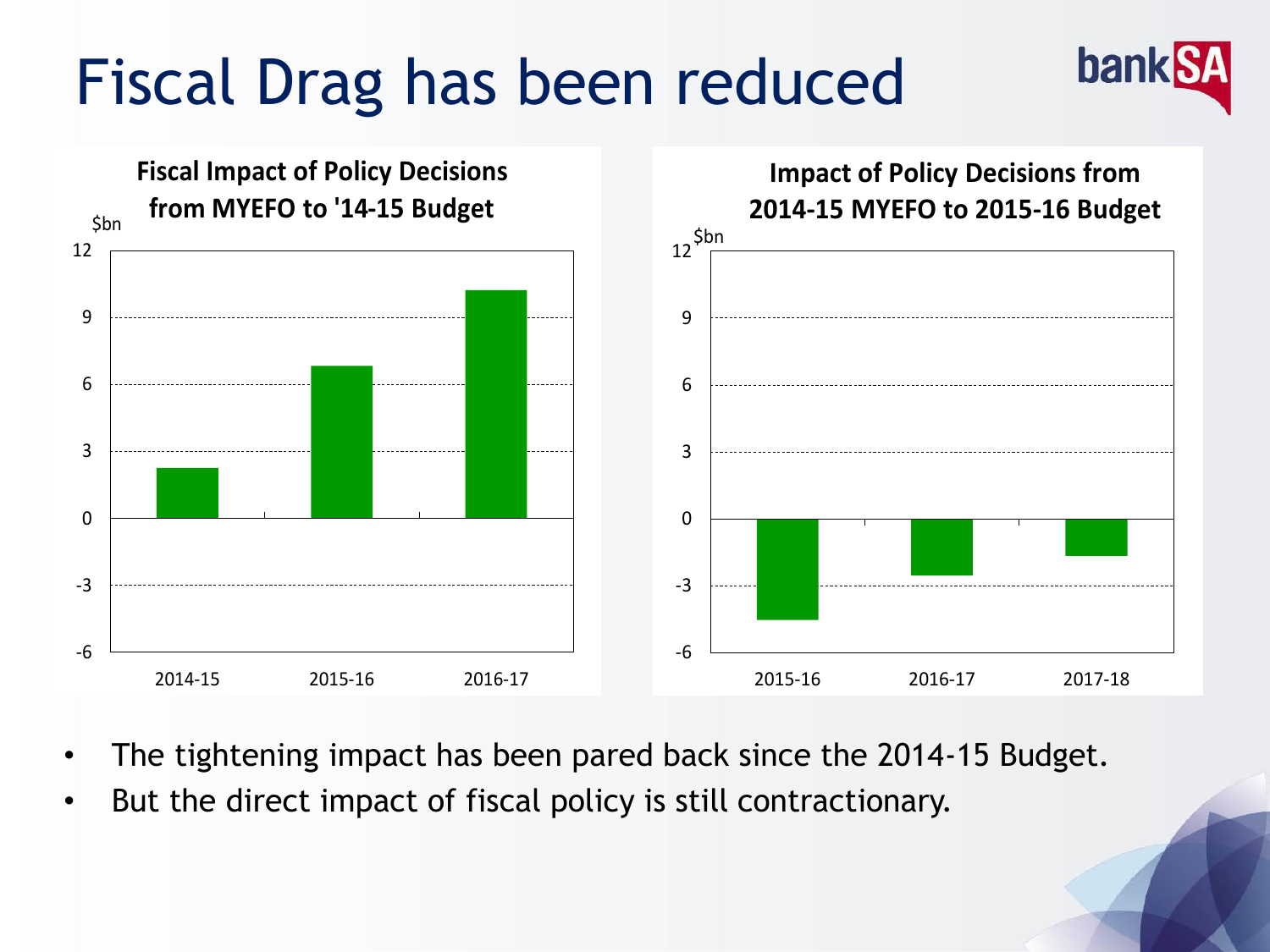## It's All About Confidence



- While fiscal policy is still contractionary, the larger impact on the economy is likely to be through confidence.
- In 2014, confidence was dented following the 2014-15 Budget, particularly among consumers.
- This year, the 2015-16 Budget was not one of rapid repair nor sharp cuts to spending, and so has helped soothe concerns and boost consumer confidence.
- The passage of the Budget measures through Parliament and the playing out of the Budget in the media are likely to be longer-term drivers of confidence.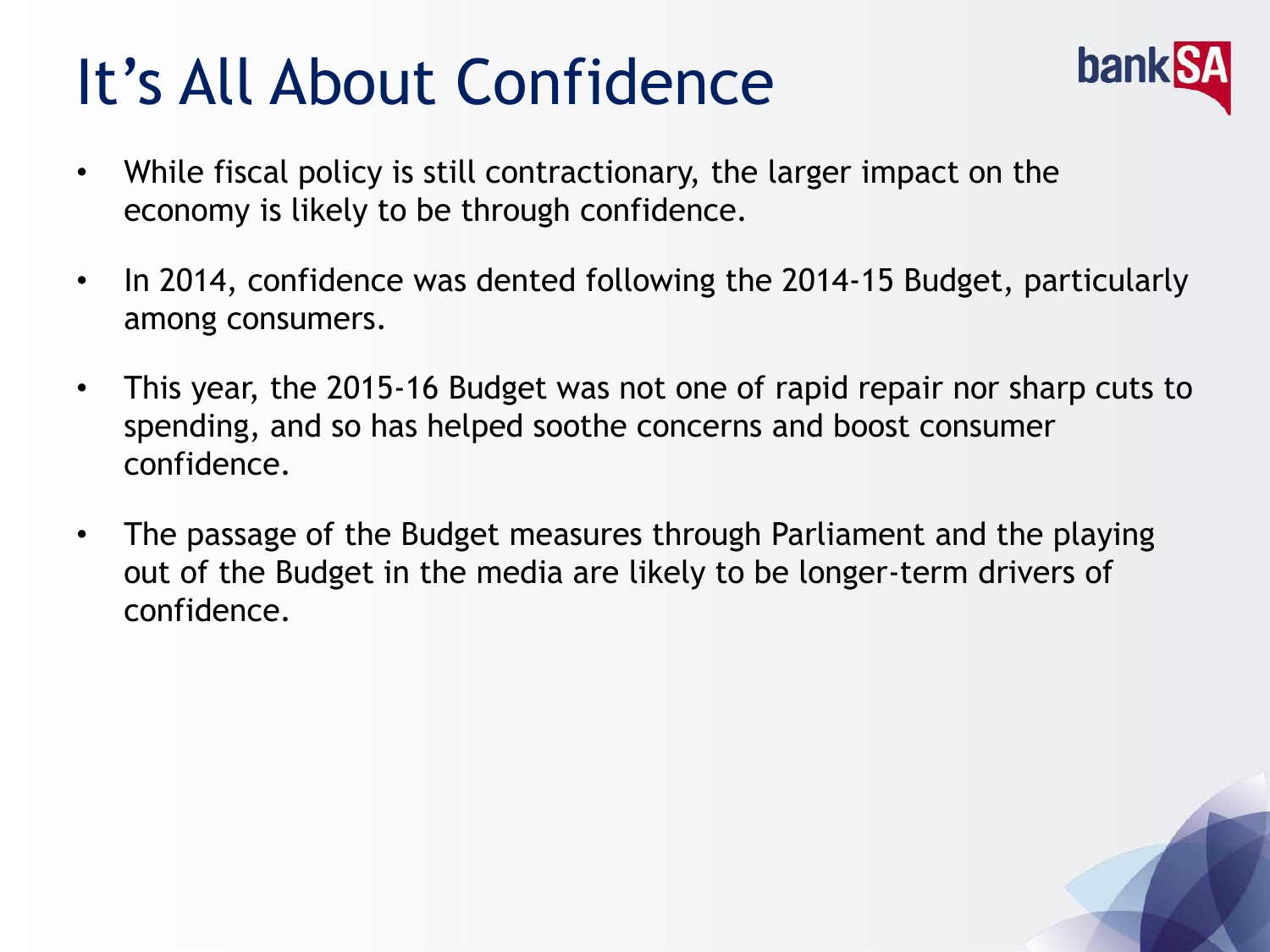## Consumer Confidence





#### **Consumer Sentiment Index**

- Westpac-MI consumer confidence gained 6.4% in May, to a reading above 100 indicating more consumers are optimistic than pessimistic.
- This boost to confidence follows the release of the Federal Budget and an interest rate cut from the RBA in early May, but the details in the survey suggest the Budget played a larger role in the stronger confidence reading.
- Following the previous Budget in May 2014, consumer confidence fell 7.0%.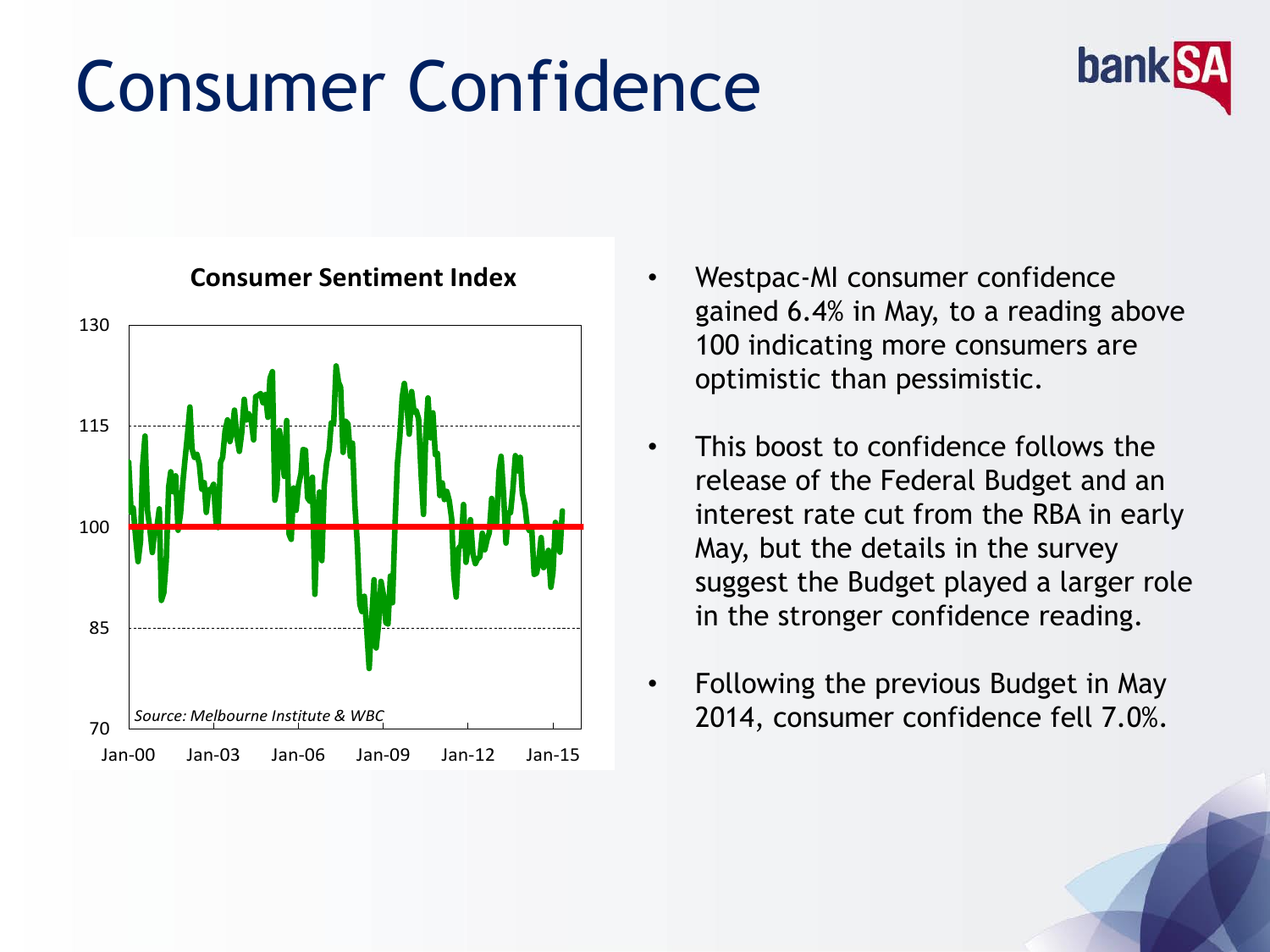## Business Confidence





**Business Confidence**

- We are yet to receive an update on business confidence following the Budget, although the measures assisting small business suggest that there will be some pick-up.
- A lack of business confidence or "animal spirits" has weighed on non-mining investment and economic growth.
- Hopefully the increase in consumer confidence in May can be sustained and will feed through to stronger business confidence.
- Following the previous Budget in 2014, NAB business confidence improved, rising from 6.9 to a reading of 7.7 in May.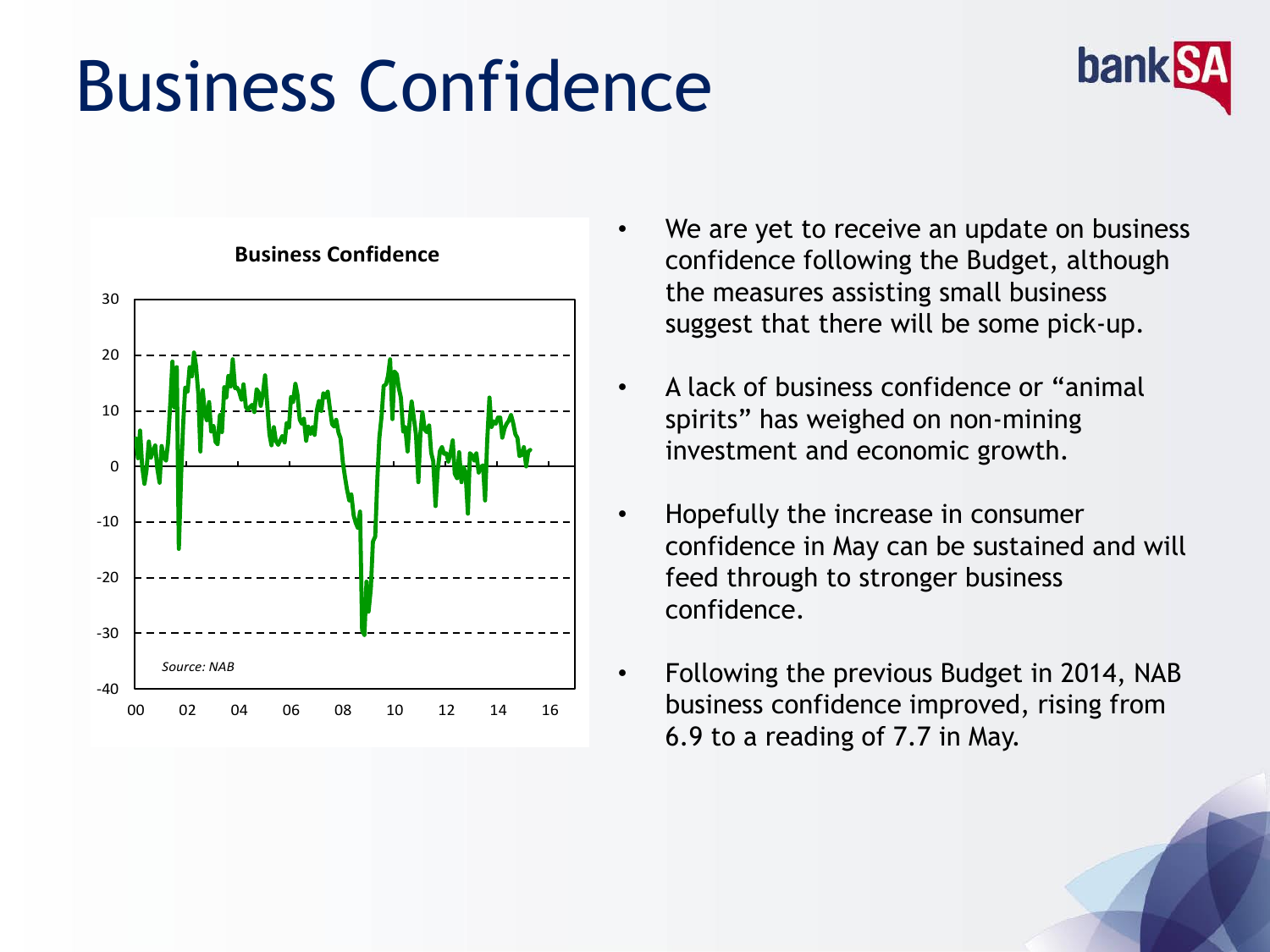### What of the "Budget Emergency"?



- There was never a budget emergency to begin with.
- Net debt is expected to now peak at 18% of GDP, which is low by international standards.

**bank** 

• Structural issues in Australia's medium-term fiscal position require resolution.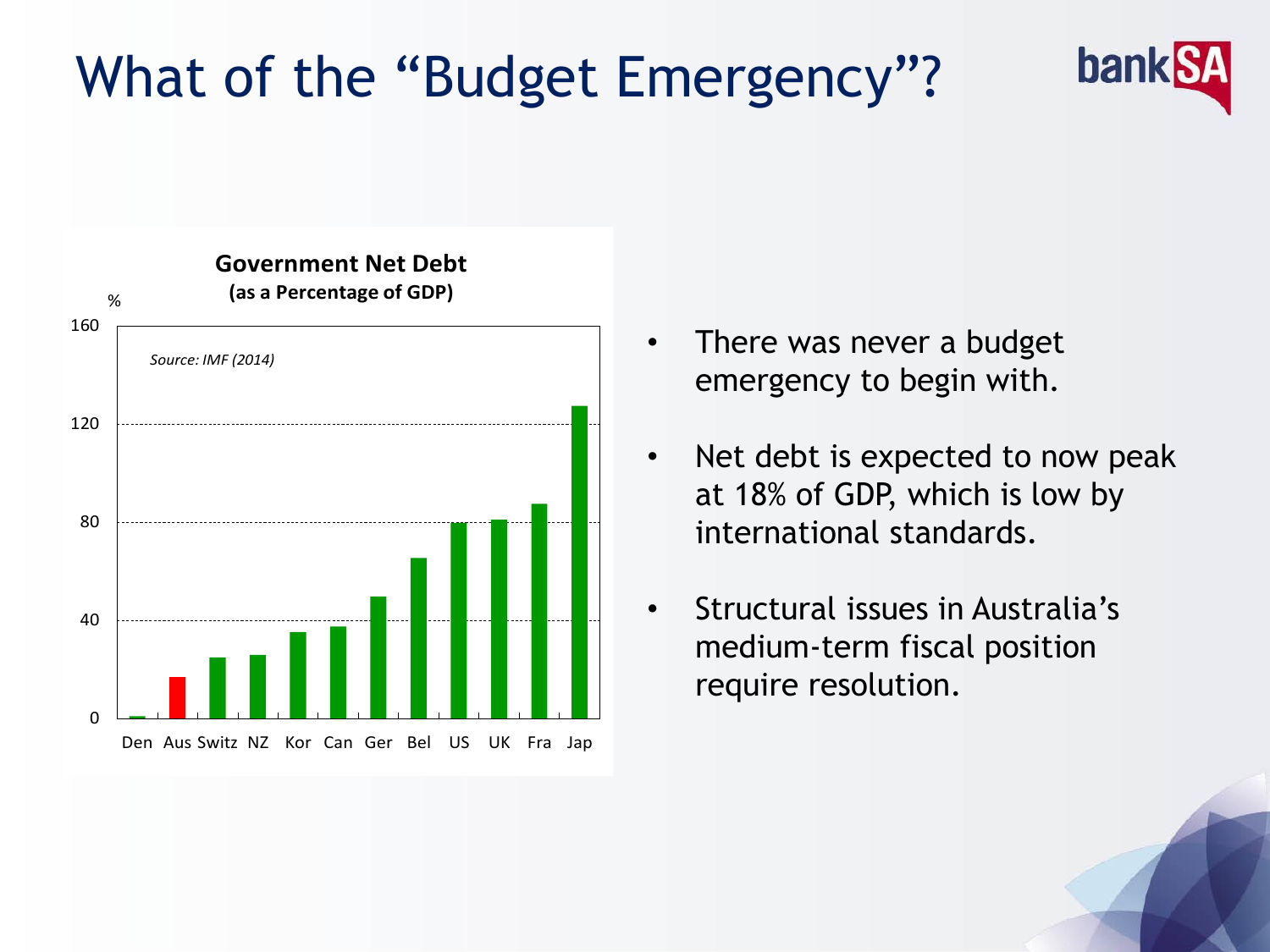### But It's a Slippery Slope





• Budget estimates have underestimated outcomes in recent years.

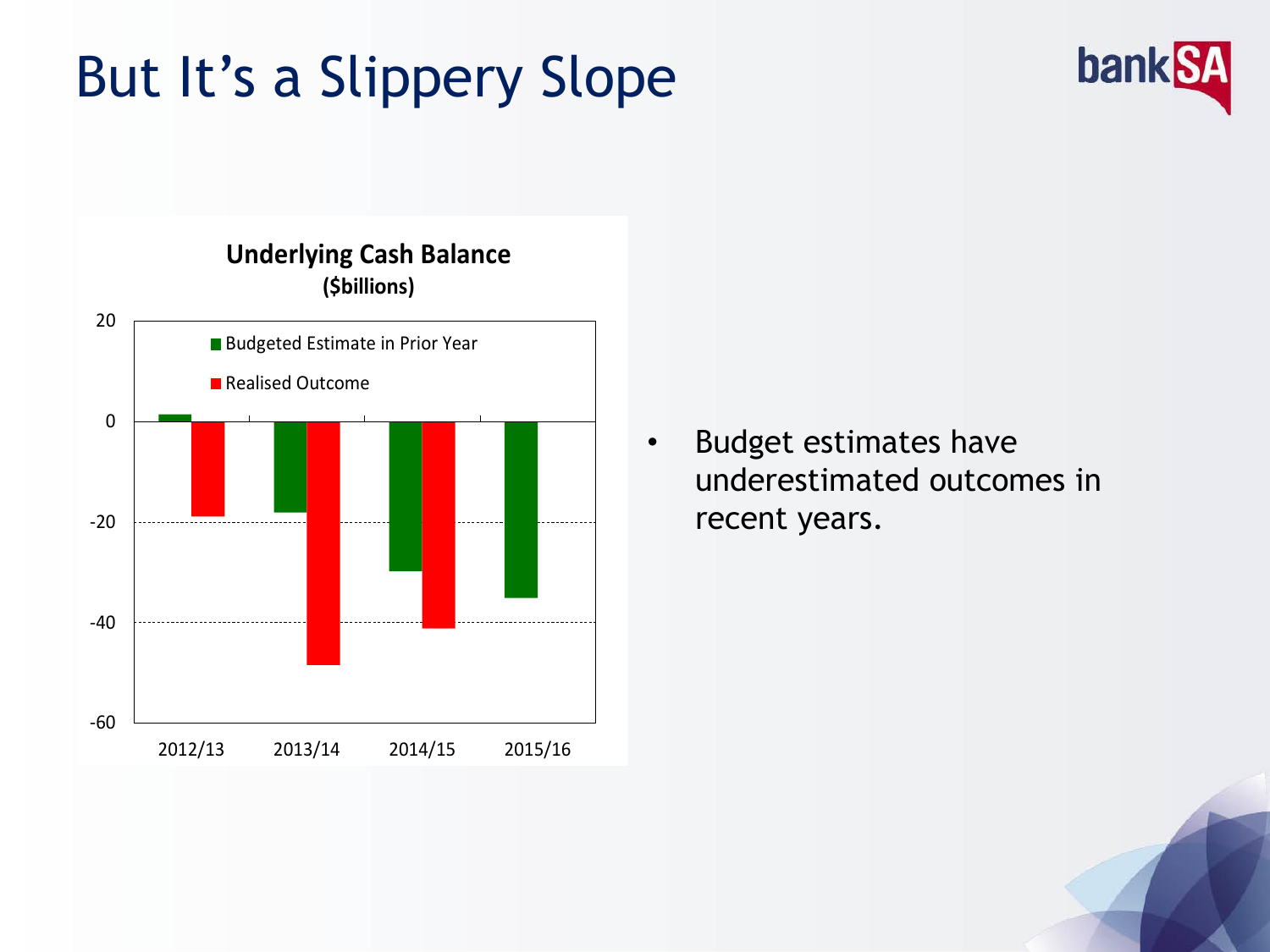### Depends on Growth outcomes



• Nominal growth forecasts next year are conservative and plausible.

bank

• However, the narrowing deficit in coming years depends highly on an expected pick up in growth.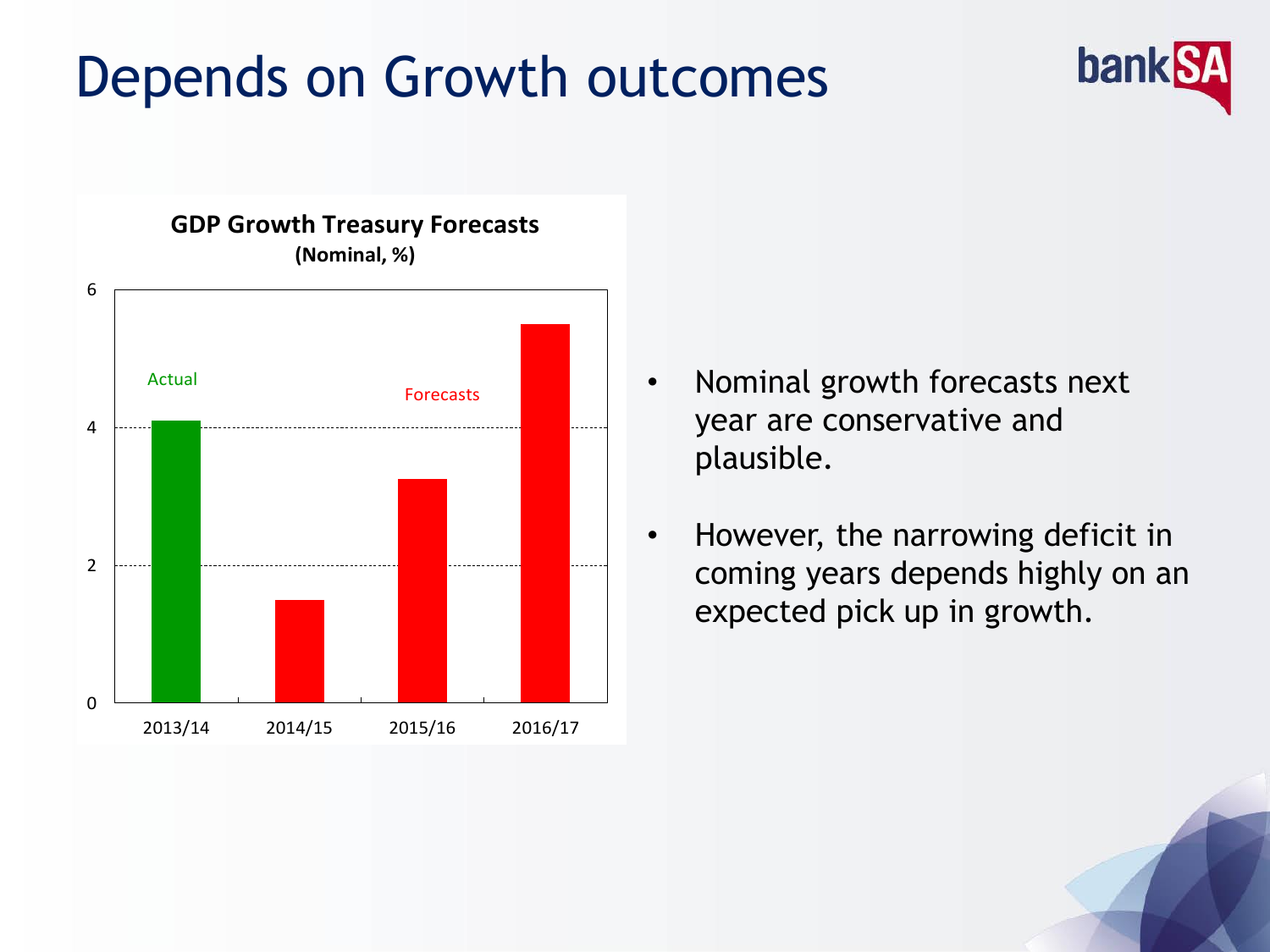#### Terms of Trade – the Swing Factor



• A larger-than-expected decline in the terms of trade has been a key reason behind weak income and revenue growth.

bank

• Iron ore and coal prices have been particularly weak.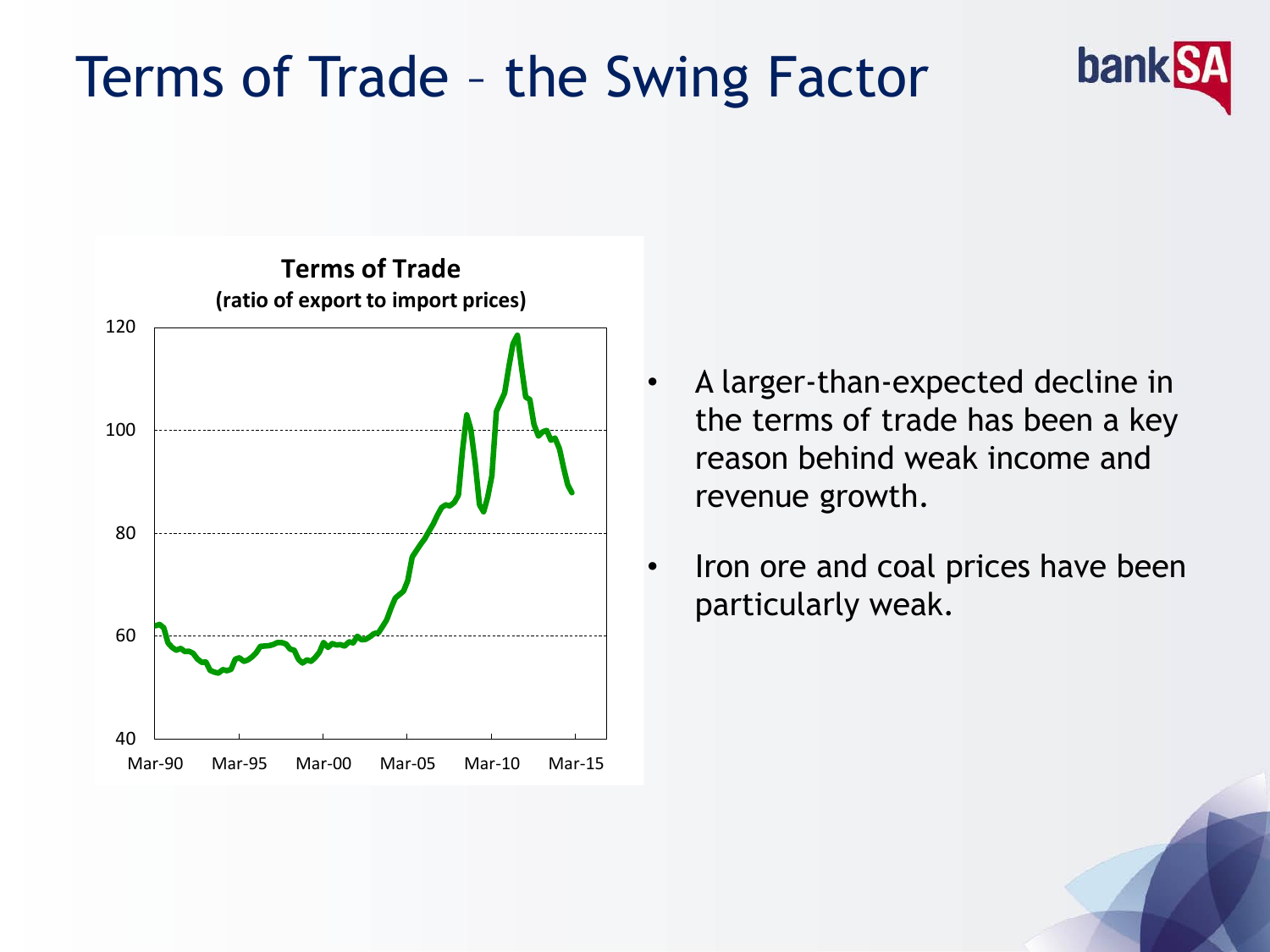### Implications for Interest Rate





- We see limited impact on the outlook for official interest rates.
- The outlook continues to be for economic growth to remain below trend over much of 2015.
- Following two 25 basis point rate cuts this year in February and May, we expect the RBA will leave rates on hold for the remainder of this year.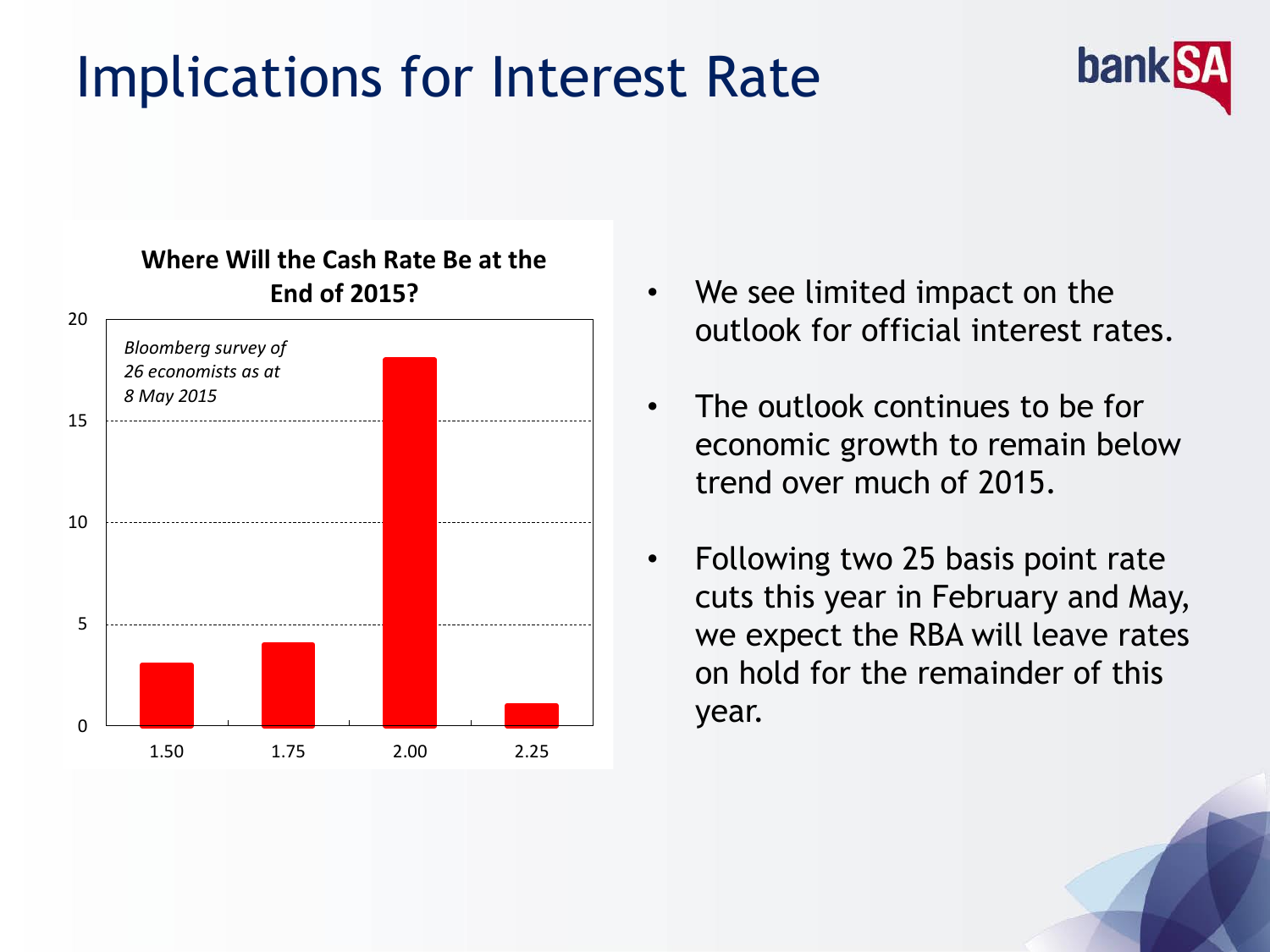## Long-Run Issues Remain



- Ideally, the Budget should be in balance over the long-run.
- The sustainability of public finances with an ageing population is a key long-term issue.
- The Tax White Paper should raise some helpful discussion in providing more efficient ways of raising revenue.
- Bi-partisanship or constructive negotiations with a view to advancing the best interests of the nation would go a long way towards lifting productivity and business sentiment.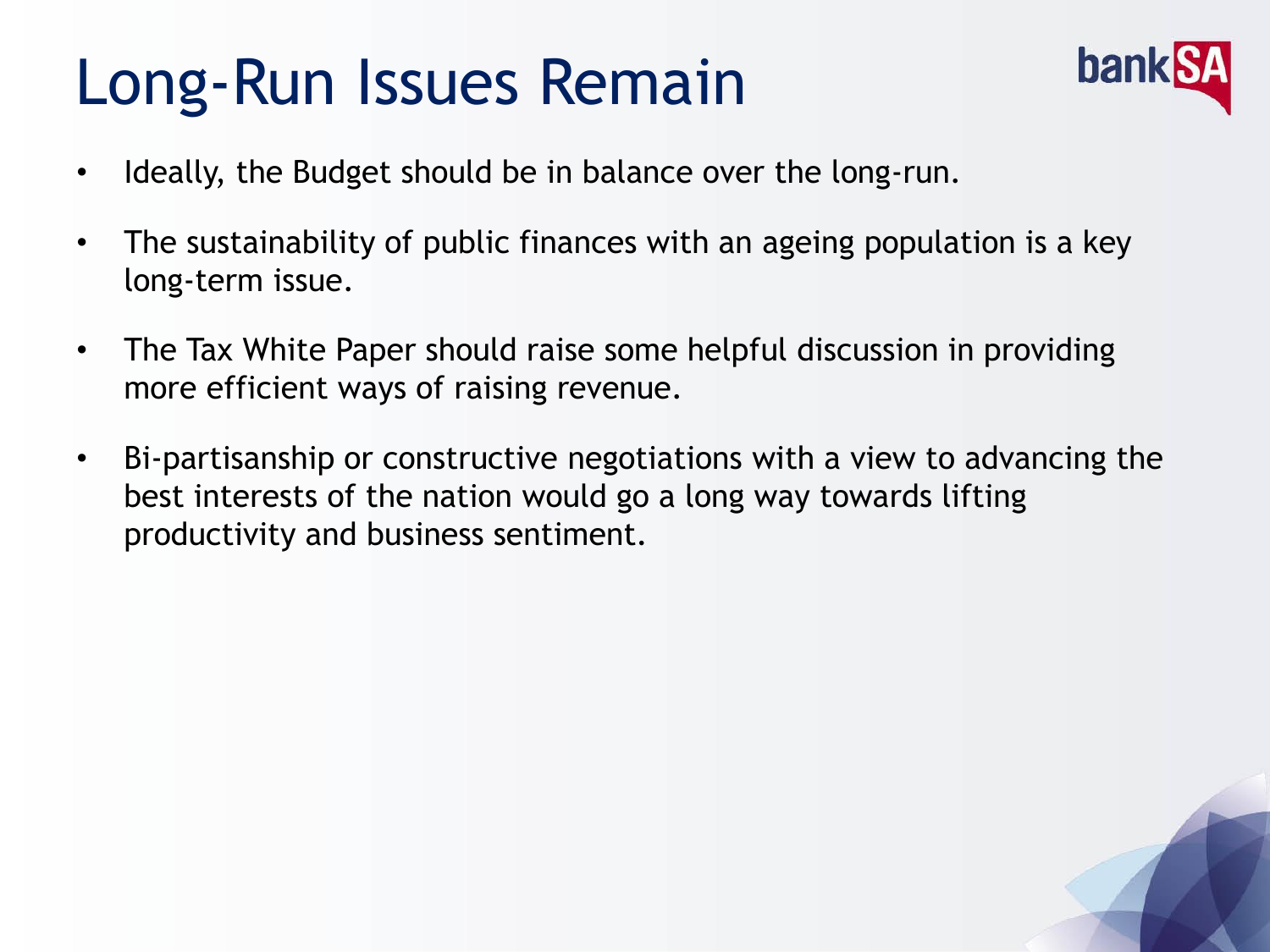### The Senate – Adding Uncertainty

| <b>Senate Composition</b><br><b>From 16 March 2015</b> | <b>Seats</b> |
|--------------------------------------------------------|--------------|
| Coalition                                              | 33           |
| <b>Australian Labor Party</b>                          | 25           |
| Greens                                                 | 10           |
| <b>Palmer United Party (PUP)</b>                       | 1            |
| Independents                                           | 4            |
| <b>Motoring Enthusiasts Party</b>                      | 1            |
| <b>Liberal Democratic Party</b>                        | 1            |
| <b>Family First</b>                                    | 1            |
| Senate                                                 | 76           |

• Fewer unpopular policies suggest that this year's Budget will have an easier passage through Senate.

bank

• However, the Senate remains a hurdle for many policies and continues to block some measures from last year's Budget.